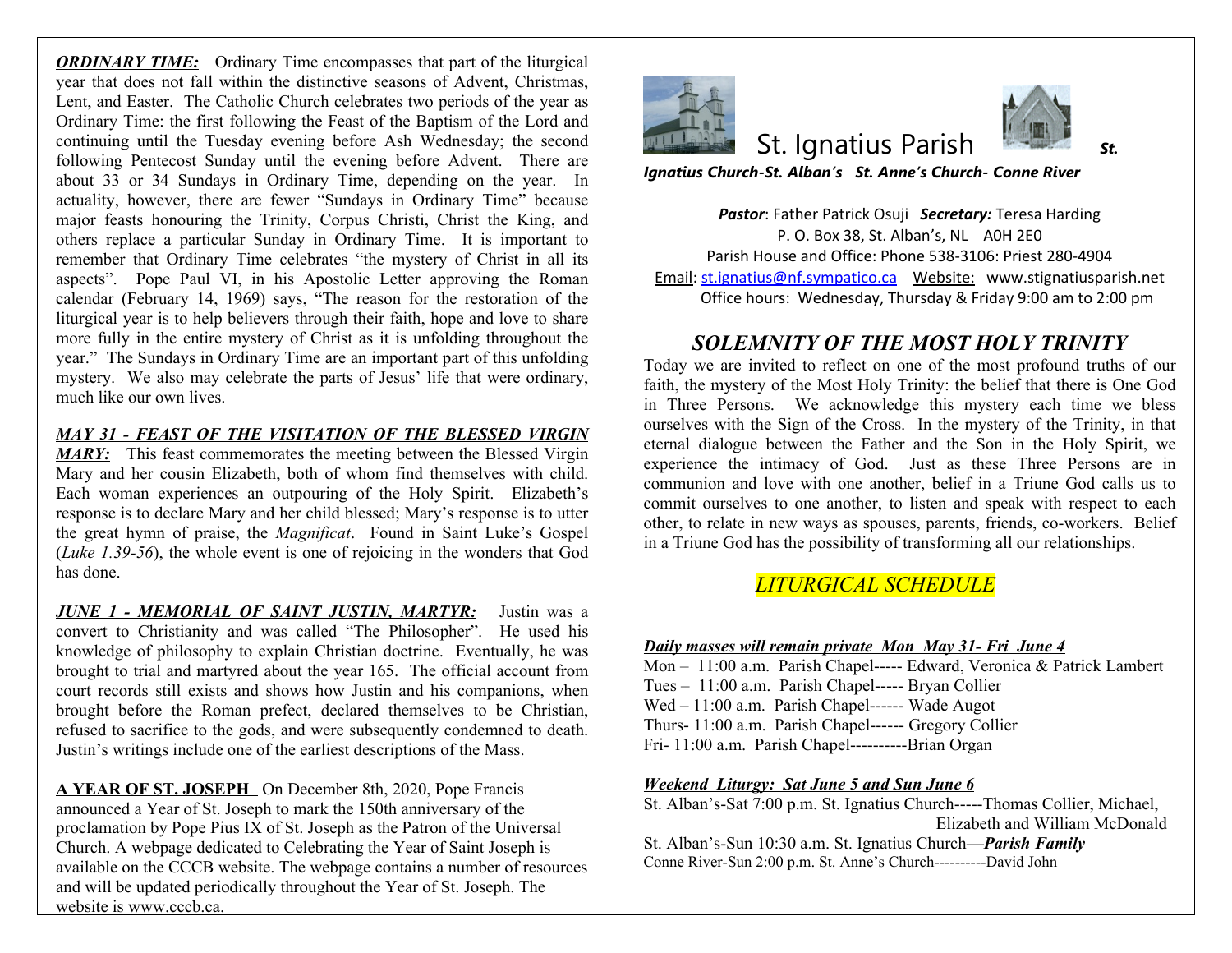## **Ministries' schedule for Weekend Masses**

| <b>DATE</b>                 | <b>Sacristan</b> | Reader  | <b>Eucharistic</b><br><b>Minister</b> | <b>Music</b> |  |  |  |
|-----------------------------|------------------|---------|---------------------------------------|--------------|--|--|--|
| May 29                      | Teresa/Ann       | Pat P   | <b>Father Patrick</b>                 | Recorded     |  |  |  |
| May 30                      | Teresa/Ann       | Cindy B | <b>Father Patrick</b>                 | Recorded     |  |  |  |
| June 5                      | Edith/Monica     |         | <b>Father Patrick</b>                 | Recorded     |  |  |  |
| June 6                      | Edith/Monica     |         | <b>Father Patrick</b>                 | Recorded     |  |  |  |
| <b>Weekly Parish Income</b> |                  |         |                                       |              |  |  |  |

we <u>Parish Inc</u>or

| St. Ignatius Church    | \$ 587.00 |
|------------------------|-----------|
| St. Anne's Church      | 62.70     |
| <b>Funeral Stipend</b> | 200.00    |
| Mass Stipends          | 40.00     |

*Thank you for your continued support to the parish.*

|                   |  | Stipends (as recommended by the Diocese) Certificates (copy) |  |
|-------------------|--|--------------------------------------------------------------|--|
| Funerals \$200.00 |  | Baptism \$5.00                                               |  |
| Weddings \$200.00 |  | Confirmation \$5.00                                          |  |
| Baptism \$25.00   |  | Communion \$5.00                                             |  |

#### **Marriage Preparation**

By appointment minimum six months in advance. Marriage preparation course required.

#### **Home Visits and Holy Communion**

If you or someone you know who would like to receive Holy Communion in their home, you are asked to please inform Father Patrick at 709-280-4904 or call the Parish office at 709-538-3106 Wednesday, Thursday and Friday between 9:00 a.m. and 2:00 p.m.

The Body of Christ is often such an important part of people's lives, so when they are sick or unable to attend Mass, I would greatly bring them Holy Communion..........Father Patrick Osuji.

## *CHURCH:*

*We are happy to have you here in our parish. It is our hope that you experience the presence of Christ during our worship. "Where two or three come together in my name, there I am with them" Matt 18:20*

#### **Reporting Sexual Abuse Committed or Covered up by a Bishop**

On May 6th 2021, the Bishops of Canada launched a national bilingual service for reporting situations of sexual abuse either committed or covered up by a bishop who is presently active or retired from ministry in a diocese in Canada. This reporting system can be accessed online at:

BishopReportingSystem.ca or via a toll-free telephone number at: 1-866-892- 3737

#### **Daily/Weekday Masses**

The celebration of daily masses will resume on Monday, June 7th, 2021 in the St. Ignatius Church (not the Chapel) at 7 p.m. Health and safety requirements must continue to be followed. Registration not necessary.

**Congratulations** to all the children of the St. Anne's Church who received the Sacrament of Communion on Sunday, May 23rd. May your every single day fill up with joy and amazing love as you have accepted Jesus Christ in your life.

## **Sacristans Needed**

Sacristans are parishioners who are willing to give up a small amount of time to prepare the Church for the celebration of Mass as well as cleaning up afterwards. If you would like to learn more, please contact the office at 538- 3106.

#### **Condolences**

The parishioners of St. Ignatius Parish extend to the family of the late Art Hinks their profound sympathies. We join you in prayer for the repose of your loved one. May God bless you and console you.

#### **Condolences**

The parishioners of St. Ignatius Parish extend to the family of the late Aggie Stride their profound sympathies. We join you in prayer for the repose of your loved one. May God bless you and console you.